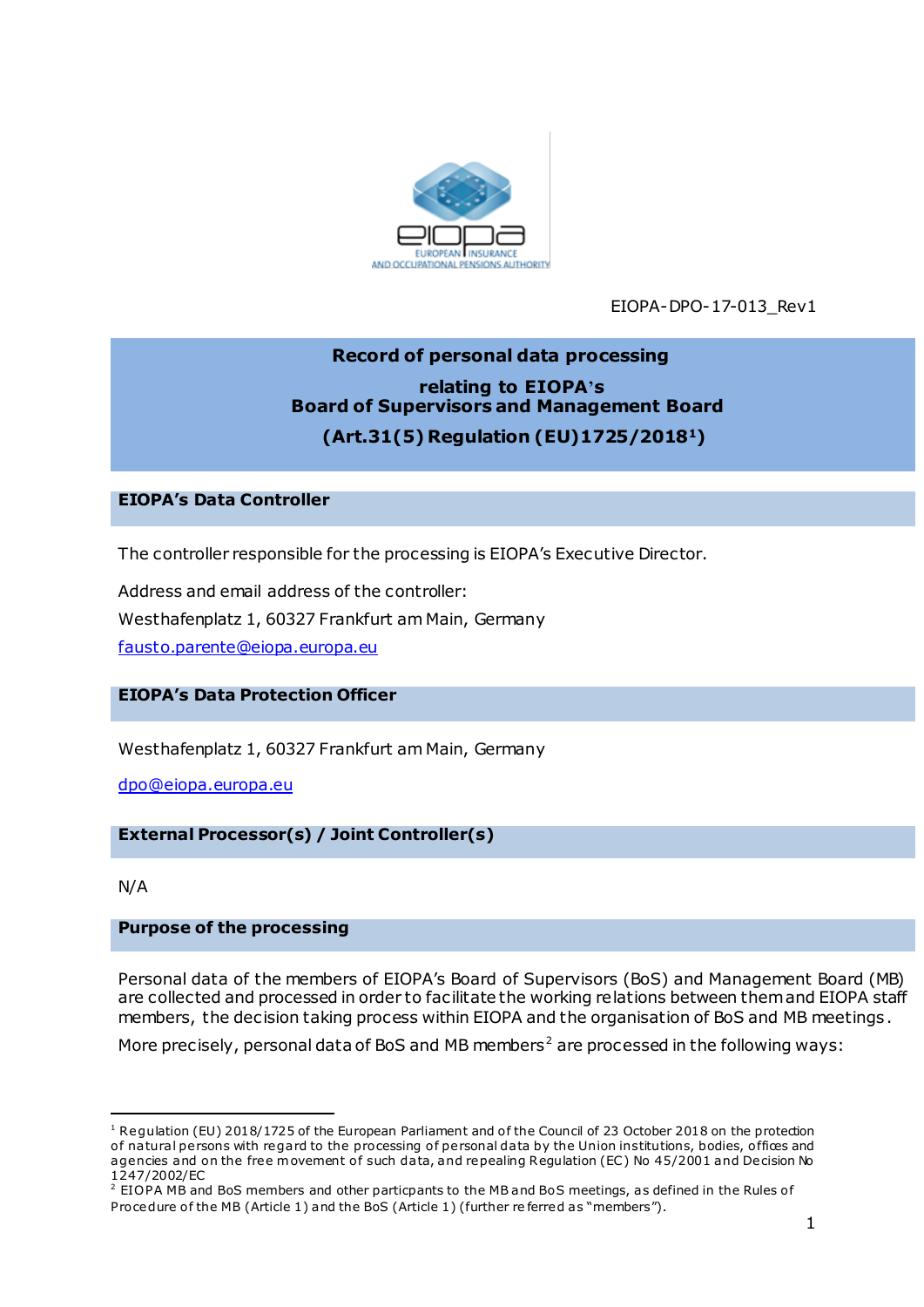- a) The names of MB and BoS members (as well as their alternates) are published on EIOPA's website, in EIOPA Annual Reports, as well as in the minutes of the respective boards' meetings;
- b) Photos of MB members are published on EIOPA website;
- c) Declarations of interests of BoS members (as well as their alternates) are published on EIOPA's website;
- d) Records are kept regarding the attendance at BoS meetings (e.g. originals and scanned versions of participants' lists with their signature, Powers of Attorney);
- e) A contact list of the BoS members and alternates including their name, position, phone numbers, email address, name and address of employer are uploaded on EIOPA's Extranet and shared I-Drive;
- f) The names of BoS members and the names of the persons delegated by the latter to attend EIOPA's Strategy Day are shared with the hosting authority;
- g) The CVs of the candidates for becoming MB members, IAIS ExCo representatives, chairs of the working committees, are processed in view of elections.

#### **Categories of data subjects & Personal data collected**

The following types of personal data are being processed:

- Contact details (name, email address, phone numbers, etc .) in order to facilitate contacts between/with MB or BoS members;

- The information provided in CVs (such as education and employment details) for elections;
- Declarations of interests for the management of conflicts of interest.

#### **Recipients of personal data**

The collected personal data are disclosed to:

- a) Designated EIOPA staff members;
- b) Other MB or BoS members;
- c) The European Commission, European Court of Auditors; and
- d) on EIOPA's website, as described above.

## **Transfer of personal data to a third country or international organisation. If so, to which ones and with which safeguards?**

No personal data are sent to a third country or an international organisation in the context of this processing activity.

#### **Retention period**

Names/photos of MB and BoS members are published on EIOPA website up until the end of their mandates.

Documents such as Annual Reports and minutes of the MB and BoS meetings are published on EIOPA's website for an unlimited time.

Personal data included on the MB and BoS members' lists, such as contact and participants' lists, are stored for 2 years following the end of the person's membership at EIOPA's MB and BoS.